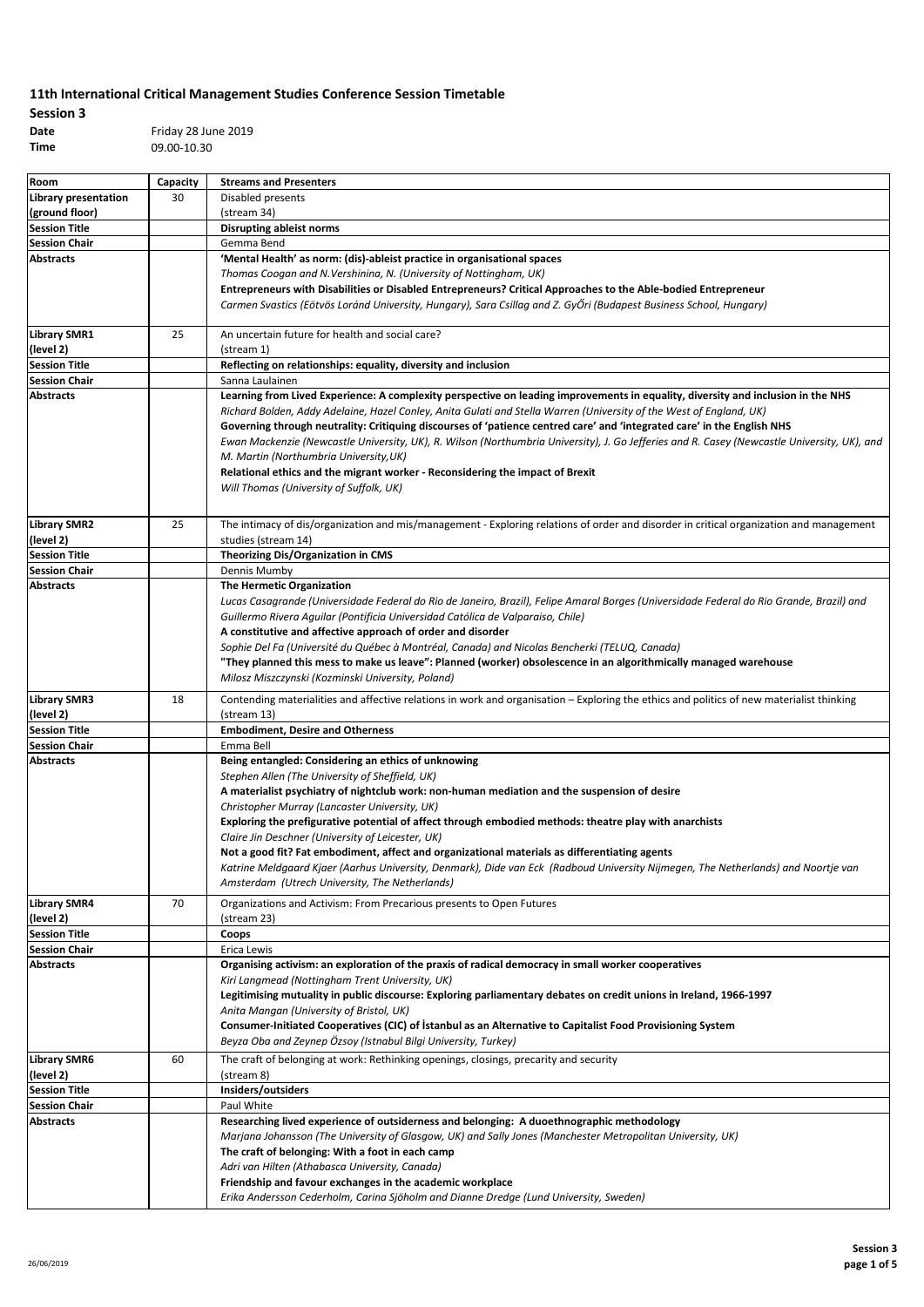| Session 3 |                     |
|-----------|---------------------|
| Date      | Friday 28 June 2019 |
| Time      | 09.00-10.30         |

| Room                                | Capacity | <b>Streams and Presenters</b>                                                                                                                                                                                                                                                                                                                                                                                                                                                                                                                                                                                                                                                                                                                                                                                                                                                                                                                                                                                                                                                                                                                                                                                                                                                                                                                                                                                                                                                                                                                                            |
|-------------------------------------|----------|--------------------------------------------------------------------------------------------------------------------------------------------------------------------------------------------------------------------------------------------------------------------------------------------------------------------------------------------------------------------------------------------------------------------------------------------------------------------------------------------------------------------------------------------------------------------------------------------------------------------------------------------------------------------------------------------------------------------------------------------------------------------------------------------------------------------------------------------------------------------------------------------------------------------------------------------------------------------------------------------------------------------------------------------------------------------------------------------------------------------------------------------------------------------------------------------------------------------------------------------------------------------------------------------------------------------------------------------------------------------------------------------------------------------------------------------------------------------------------------------------------------------------------------------------------------------------|
| <b>Library SMR7</b>                 | 36       | Dispossessed Presents, Open Futures: Deconstructing narratives of developmentalism and modernization                                                                                                                                                                                                                                                                                                                                                                                                                                                                                                                                                                                                                                                                                                                                                                                                                                                                                                                                                                                                                                                                                                                                                                                                                                                                                                                                                                                                                                                                     |
| (level 2)                           |          | (stream 19)                                                                                                                                                                                                                                                                                                                                                                                                                                                                                                                                                                                                                                                                                                                                                                                                                                                                                                                                                                                                                                                                                                                                                                                                                                                                                                                                                                                                                                                                                                                                                              |
| <b>Session Title</b>                |          | <b>Empirical Studies of Development</b>                                                                                                                                                                                                                                                                                                                                                                                                                                                                                                                                                                                                                                                                                                                                                                                                                                                                                                                                                                                                                                                                                                                                                                                                                                                                                                                                                                                                                                                                                                                                  |
| <b>Session Chair</b>                |          | Amon Barros                                                                                                                                                                                                                                                                                                                                                                                                                                                                                                                                                                                                                                                                                                                                                                                                                                                                                                                                                                                                                                                                                                                                                                                                                                                                                                                                                                                                                                                                                                                                                              |
| <b>Abstracts</b>                    |          | The "bem viver" and economic development: worldviews between indigenous and non-indigenous peoples in a Program for<br>Development in Indigenous Lands<br>Adriana Vinholi Rampazo (Universidade Estadual de Londrina, Brazi) and Luis Alex Silva Saraiva (Universidade Federal de Minas Gerais,<br>Brazil)<br>Transforming development or reproducing coloniality? A decolonial analysis of social enterprise in development<br>Emily Cook-Lundgren, Ishbel McWha-Hermann, Thomas Calvard (University of Edinburgh, UK)<br>Market on the margins: an inquiry into liberalization of the electricity sector in Pakistan<br>Ashar Saleem (Institute of Business Administration, Pakistan)                                                                                                                                                                                                                                                                                                                                                                                                                                                                                                                                                                                                                                                                                                                                                                                                                                                                                  |
| <b>CMR 01</b>                       | 50       | Undermining the Fortresses of Socioeconomic Disparities Through Critical Accounting and Management Research                                                                                                                                                                                                                                                                                                                                                                                                                                                                                                                                                                                                                                                                                                                                                                                                                                                                                                                                                                                                                                                                                                                                                                                                                                                                                                                                                                                                                                                              |
| (ground floor)                      |          | (stream 33)                                                                                                                                                                                                                                                                                                                                                                                                                                                                                                                                                                                                                                                                                                                                                                                                                                                                                                                                                                                                                                                                                                                                                                                                                                                                                                                                                                                                                                                                                                                                                              |
| <b>Session Title</b>                |          | On pluralism and diversity                                                                                                                                                                                                                                                                                                                                                                                                                                                                                                                                                                                                                                                                                                                                                                                                                                                                                                                                                                                                                                                                                                                                                                                                                                                                                                                                                                                                                                                                                                                                               |
| <b>Session Chair</b>                |          | Claire-France Picard                                                                                                                                                                                                                                                                                                                                                                                                                                                                                                                                                                                                                                                                                                                                                                                                                                                                                                                                                                                                                                                                                                                                                                                                                                                                                                                                                                                                                                                                                                                                                     |
| <b>Abstracts</b>                    |          | Agonistic pluralism and accountable selves in global agendas<br>Victoria Pagan (Newscastle University, UK), Kathryn Haynes (Hull University, UK) and Stefanie Reissner (Newcastle University, UK)<br>Capitalism values difference (unequally): Revisiting the business case for diversity through the new reading of Marx and social<br>reproduction theory<br>Patrizia Zanoni (Utrecht University, The Netherlands)                                                                                                                                                                                                                                                                                                                                                                                                                                                                                                                                                                                                                                                                                                                                                                                                                                                                                                                                                                                                                                                                                                                                                     |
| <b>CMR 11</b>                       | 70       | Critical accounting studies                                                                                                                                                                                                                                                                                                                                                                                                                                                                                                                                                                                                                                                                                                                                                                                                                                                                                                                                                                                                                                                                                                                                                                                                                                                                                                                                                                                                                                                                                                                                              |
| (level 1)                           |          | (stream 3)                                                                                                                                                                                                                                                                                                                                                                                                                                                                                                                                                                                                                                                                                                                                                                                                                                                                                                                                                                                                                                                                                                                                                                                                                                                                                                                                                                                                                                                                                                                                                               |
| <b>Session Title</b>                |          | <b>Accounting Round Table 1</b>                                                                                                                                                                                                                                                                                                                                                                                                                                                                                                                                                                                                                                                                                                                                                                                                                                                                                                                                                                                                                                                                                                                                                                                                                                                                                                                                                                                                                                                                                                                                          |
| Chair                               |          | Jill Atkins                                                                                                                                                                                                                                                                                                                                                                                                                                                                                                                                                                                                                                                                                                                                                                                                                                                                                                                                                                                                                                                                                                                                                                                                                                                                                                                                                                                                                                                                                                                                                              |
| <b>Abstracts</b>                    |          | Accounting for responsible business practice: discourses of 'material importance' and their role in reshaping a CSR index.<br>Jacqueline Kirk (University of Leicester, UK)<br>Conflicts of accounting against the environmental theme<br>Maria Victoria Vega Montes (Universidad Nacional de Colombia, Colombia)<br>Influence of Tax Dodging on Tax Justice in Developing Countries: Some Theory and Evidence from Sub-Saharan Africa<br>Olatunde Julius Otusanya (University of Lagos, Nigeria) and Jia Liu (University of Salford, UK)<br>Consolidation of Accounting Professional Bodies and the Changing Face of the 'Public Interest'<br>Amanze Ejiogu (University of Leicester, UK), Chibuzo Ejiogu (De Montford University, UK) and Dave Leung (Queen Margaret University, UK)                                                                                                                                                                                                                                                                                                                                                                                                                                                                                                                                                                                                                                                                                                                                                                                   |
| <b>Berrill Presentation</b><br>Room | 12       | Critical accounting studies<br>(stream 3)                                                                                                                                                                                                                                                                                                                                                                                                                                                                                                                                                                                                                                                                                                                                                                                                                                                                                                                                                                                                                                                                                                                                                                                                                                                                                                                                                                                                                                                                                                                                |
| <b>Session Title</b>                |          | <b>Accounting Round Table 2</b>                                                                                                                                                                                                                                                                                                                                                                                                                                                                                                                                                                                                                                                                                                                                                                                                                                                                                                                                                                                                                                                                                                                                                                                                                                                                                                                                                                                                                                                                                                                                          |
| Chair                               |          | Maria Vera-Colina                                                                                                                                                                                                                                                                                                                                                                                                                                                                                                                                                                                                                                                                                                                                                                                                                                                                                                                                                                                                                                                                                                                                                                                                                                                                                                                                                                                                                                                                                                                                                        |
| <b>Abstracts</b>                    |          | Corruption Scandals in Latin America: practices, actors and factors<br>José Obdulio Curvelo Hassán and Elizabeth Oviedo (Universidad Nacional de Colombia, Colombia)<br><b>Understanding Gender Issues from Critical Accounting Perspectives</b><br>Elizabeth Oviedo and José Obdulio Curvelo Hassán (Universidad Nacional de Colombia, Colombia)<br>Modelo Contable para una Gestión Transparente / Accounting Model for Transparent Management<br>Néstor Bursesi, Mario Perossa and Alejandra Marinaro (Universidad Maimónides, Argentina)<br>Revisión de la regulación para Pymes en Colombia, una mirada desde la perspectiva crítica / A review of accounting regulation for SMEs<br>in Colombia, a critical perspective<br>Ruth Alejandra Patiño Jacinto and Zuray Andrea Melgarejo Molina (Universidad Nacional de Colombia, Colombia), and Gloria Milena Valero<br>Zapata (Universidad Santo Tomás, Colombia)<br>Experiencias de investigadoras contables in Latinoamerica / Experiences of female accounting researches in Latin America<br>Ruth Alejandra Patiño Jacinto (Universidad Nacional de Colombia, Colombia), Gloria Milena Valero Zapata (Universidad Santo Tomás,<br>Coilombia), Martha Giovanna Acosta Sahamuel (Universidad Militar Nueva Granada, Colombia) and Michael Andrés Díaz Jiménez<br>(Universidad Santo Tomás, Colombia)<br>Evaluation of the Transparency in Latin America: Is it legislation enough?<br>Lorayne Finol Romero (Universidad Central de Chile, Chile) and Mary Vera-Colina (Universidad Nacional de Colombia, Colombia) |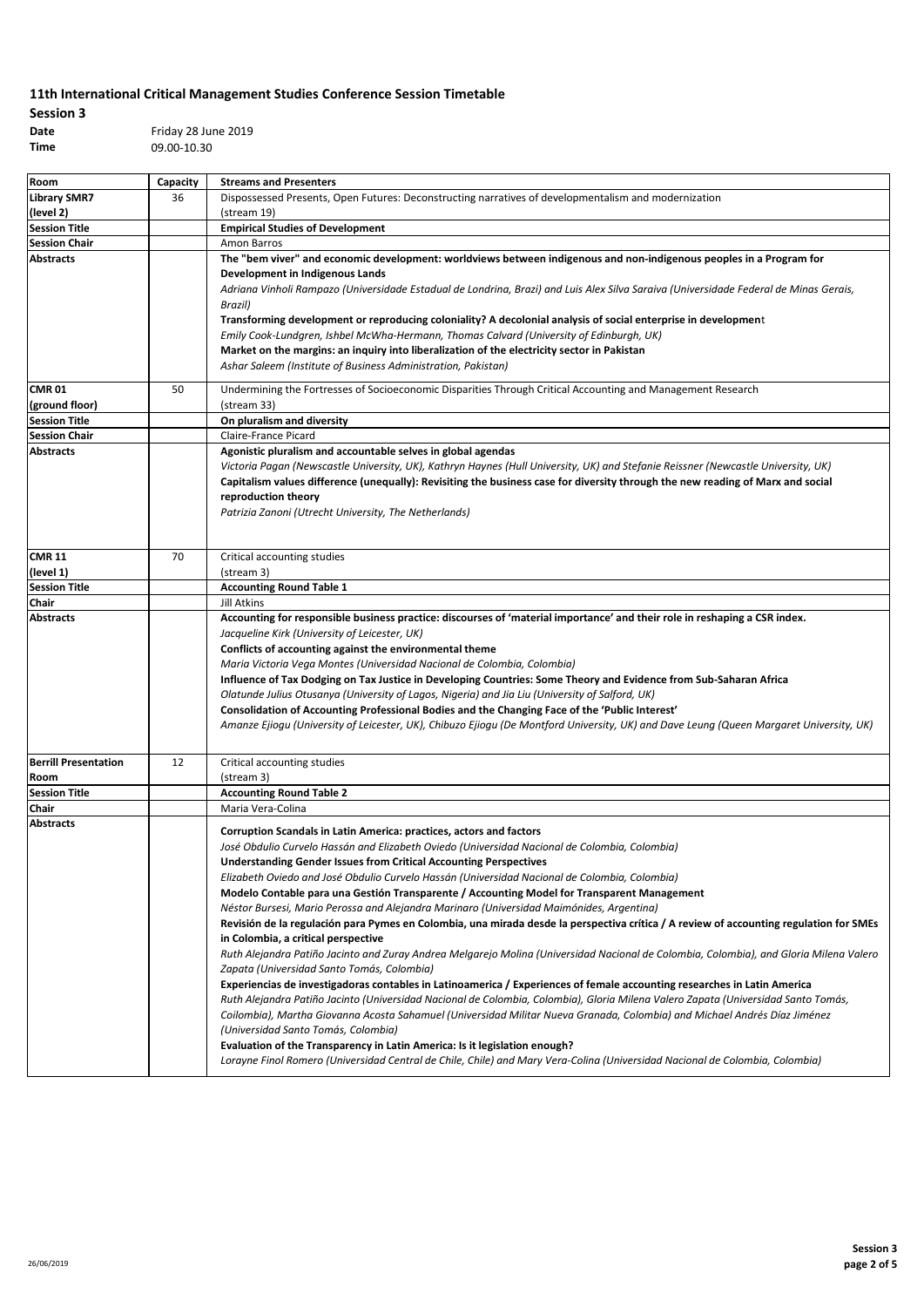| Session 3 |                     |
|-----------|---------------------|
| Date      | Friday 28 June 2019 |
| Time      | 09.00-10.30         |

| Room                                     | Capacity | <b>Streams and Presenters</b>                                                                                                                                                                                                                                                                                                                                                                                                                                                                                                                                                                                                                                                                                                                                                                                                                                                                                                                                                                                                                                                                                                                                                                                                                                                                                                                                     |
|------------------------------------------|----------|-------------------------------------------------------------------------------------------------------------------------------------------------------------------------------------------------------------------------------------------------------------------------------------------------------------------------------------------------------------------------------------------------------------------------------------------------------------------------------------------------------------------------------------------------------------------------------------------------------------------------------------------------------------------------------------------------------------------------------------------------------------------------------------------------------------------------------------------------------------------------------------------------------------------------------------------------------------------------------------------------------------------------------------------------------------------------------------------------------------------------------------------------------------------------------------------------------------------------------------------------------------------------------------------------------------------------------------------------------------------|
| <b>CMR 15</b>                            | 70       | Critical organizational history                                                                                                                                                                                                                                                                                                                                                                                                                                                                                                                                                                                                                                                                                                                                                                                                                                                                                                                                                                                                                                                                                                                                                                                                                                                                                                                                   |
| (level 1)                                |          | (stream 9)                                                                                                                                                                                                                                                                                                                                                                                                                                                                                                                                                                                                                                                                                                                                                                                                                                                                                                                                                                                                                                                                                                                                                                                                                                                                                                                                                        |
| <b>Session Title</b>                     |          | AMLE SI Paper Development Workshop on 'New Histories of Business Schools' 1                                                                                                                                                                                                                                                                                                                                                                                                                                                                                                                                                                                                                                                                                                                                                                                                                                                                                                                                                                                                                                                                                                                                                                                                                                                                                       |
| <b>Session Chair</b>                     |          | round table. No chair                                                                                                                                                                                                                                                                                                                                                                                                                                                                                                                                                                                                                                                                                                                                                                                                                                                                                                                                                                                                                                                                                                                                                                                                                                                                                                                                             |
| <b>Abstracts</b>                         |          | Americanization, imposed or development, desired? The contested histories of management education in India<br>Arun Kumar (University of York, UK)<br>Mythologizing Management: A Mythographic Analysis of the Case Method<br>Giorgio Touburg and Juup Essers (Erasmus University, The Netherlands)<br>Business Schools and the Strategic Management of Legitimacy as process: How is Business School History Strategically Constructed as a<br><b>Process of Legitimation?</b><br>Annette Yunus Pendrey (City, University of London, UK)<br>Beyond the Hegemony of the B-School: Writing-in 'Training Within Industry' and the history of other sites for management education.<br>Terry Weatherbee and Ryan T. MacNeil (Arcadia University, Canada)<br>The case of business ethics<br>David Jacobs (Morgan State University, USA)<br>The Brazilian Aulas do Commercio in the 19th Century - on the search for the roots of Brazilian management teaching practices<br>Denise Barros (Universidade Unigranrio, Brazil), Marta Fleming; Alessandra de Sá Mello da Costa (Pontifícia Universidade Católica do Rio de<br>Janeiro, Brazil) and Joao Sauerbronn<br>When birds of a feather flock together: the effect of aacsb accreditation length on business school outcomes<br>Bernadine J. Dykes (Shenandoah University, USA) and Bret Sanner (Iona College, USA) |
| <b>Wilson D Beech</b>                    | 32       | Opening futures: people organized to struggle against oppression                                                                                                                                                                                                                                                                                                                                                                                                                                                                                                                                                                                                                                                                                                                                                                                                                                                                                                                                                                                                                                                                                                                                                                                                                                                                                                  |
| (level 1)                                |          | (stream 26)                                                                                                                                                                                                                                                                                                                                                                                                                                                                                                                                                                                                                                                                                                                                                                                                                                                                                                                                                                                                                                                                                                                                                                                                                                                                                                                                                       |
| <b>Session Title</b>                     |          | Homelessness, space and organized solidarity                                                                                                                                                                                                                                                                                                                                                                                                                                                                                                                                                                                                                                                                                                                                                                                                                                                                                                                                                                                                                                                                                                                                                                                                                                                                                                                      |
| <b>Session Chair</b>                     |          | Maria Ceci Misoczky                                                                                                                                                                                                                                                                                                                                                                                                                                                                                                                                                                                                                                                                                                                                                                                                                                                                                                                                                                                                                                                                                                                                                                                                                                                                                                                                               |
|                                          |          | Hélène Cherrier and Rodrigo B. Castilhos (Skema Business School, France)<br>The homeless movement and the ephemeral appropriation of the urban space<br>Andrée-Shelsea Dakpogan, Guilherme Dornelas Camara and Maria Ceci Misoczky (Universidade Federal do Rio Grande do Sul, Brazil)<br>Organizing Solidarity for homeless: spatial, material and embodied practices of non-profit organization<br>Lucie Cortambert (Université Paris Dauphine, France)                                                                                                                                                                                                                                                                                                                                                                                                                                                                                                                                                                                                                                                                                                                                                                                                                                                                                                         |
| <b>Wilson D Hazel</b>                    | 24       | Academic failure': Challenging how academic career success is understood, and imagining alternatives                                                                                                                                                                                                                                                                                                                                                                                                                                                                                                                                                                                                                                                                                                                                                                                                                                                                                                                                                                                                                                                                                                                                                                                                                                                              |
| (level 1)                                |          | (stream 32)                                                                                                                                                                                                                                                                                                                                                                                                                                                                                                                                                                                                                                                                                                                                                                                                                                                                                                                                                                                                                                                                                                                                                                                                                                                                                                                                                       |
| <b>Session Title</b>                     |          | <b>Academic dysfunctions</b>                                                                                                                                                                                                                                                                                                                                                                                                                                                                                                                                                                                                                                                                                                                                                                                                                                                                                                                                                                                                                                                                                                                                                                                                                                                                                                                                      |
| <b>Session Chair</b><br><b>Abstracts</b> |          | Michael Marinetto<br>Mechanisms of terror: CMS early career academics' experiences of targets and terror in the contemporary business school<br>Olivier Ratle (University of West of England, UK), Sarah Robinson (The University of Glasgow, UK), Alexandra Bristow (The Open University,<br>UK) and Ron Kerr (University of Edinburgh, UK)<br>Addressing destructive academic strategies: caring responsibility in a Hungarian science shop<br>Réka Matolay, Andrea Toarniczky and Judit Gáspár (Corvinus University of Budapest, Hungry)<br>Shaping discourse norms of academic success: When universities mesmerise early career academics<br>Vani Naik (Loughborough University, UK)                                                                                                                                                                                                                                                                                                                                                                                                                                                                                                                                                                                                                                                                         |
| <b>Wilson D Holly</b><br>(level 1)       | 45       | Critical Entrepreneurship Studies: Destabilizing and Transgressing Mainstream Entrepreneurship<br>(stream 15)                                                                                                                                                                                                                                                                                                                                                                                                                                                                                                                                                                                                                                                                                                                                                                                                                                                                                                                                                                                                                                                                                                                                                                                                                                                     |
| <b>Session Title</b>                     |          | <b>Entrepreneurship Divergence and Difference</b>                                                                                                                                                                                                                                                                                                                                                                                                                                                                                                                                                                                                                                                                                                                                                                                                                                                                                                                                                                                                                                                                                                                                                                                                                                                                                                                 |
| <b>Session Chair</b>                     |          | Maria Villares                                                                                                                                                                                                                                                                                                                                                                                                                                                                                                                                                                                                                                                                                                                                                                                                                                                                                                                                                                                                                                                                                                                                                                                                                                                                                                                                                    |
| <b>Abstracts</b>                         |          | What Happen When Entrepreneurship Meets Feminist Solidarity Practices?<br>Rosa Cristina Lima Ribeiro and Ana Silvia Rocha Ipiranga (Universidade Estadual do Ceará, Brazil)<br>"Soft capitalism"? - Deviant entrepreneurial biographies between autonomy and economic restraints<br>Markus Tümpel and Pia Cardone (Chemnitz University of Technology, Germany)<br>Towards different futures: tracing the affective dynamics of entrepreneurial experimentation in an art enterprise.<br>Christina Lüthy (University of St. Gallen, Switzerland)                                                                                                                                                                                                                                                                                                                                                                                                                                                                                                                                                                                                                                                                                                                                                                                                                   |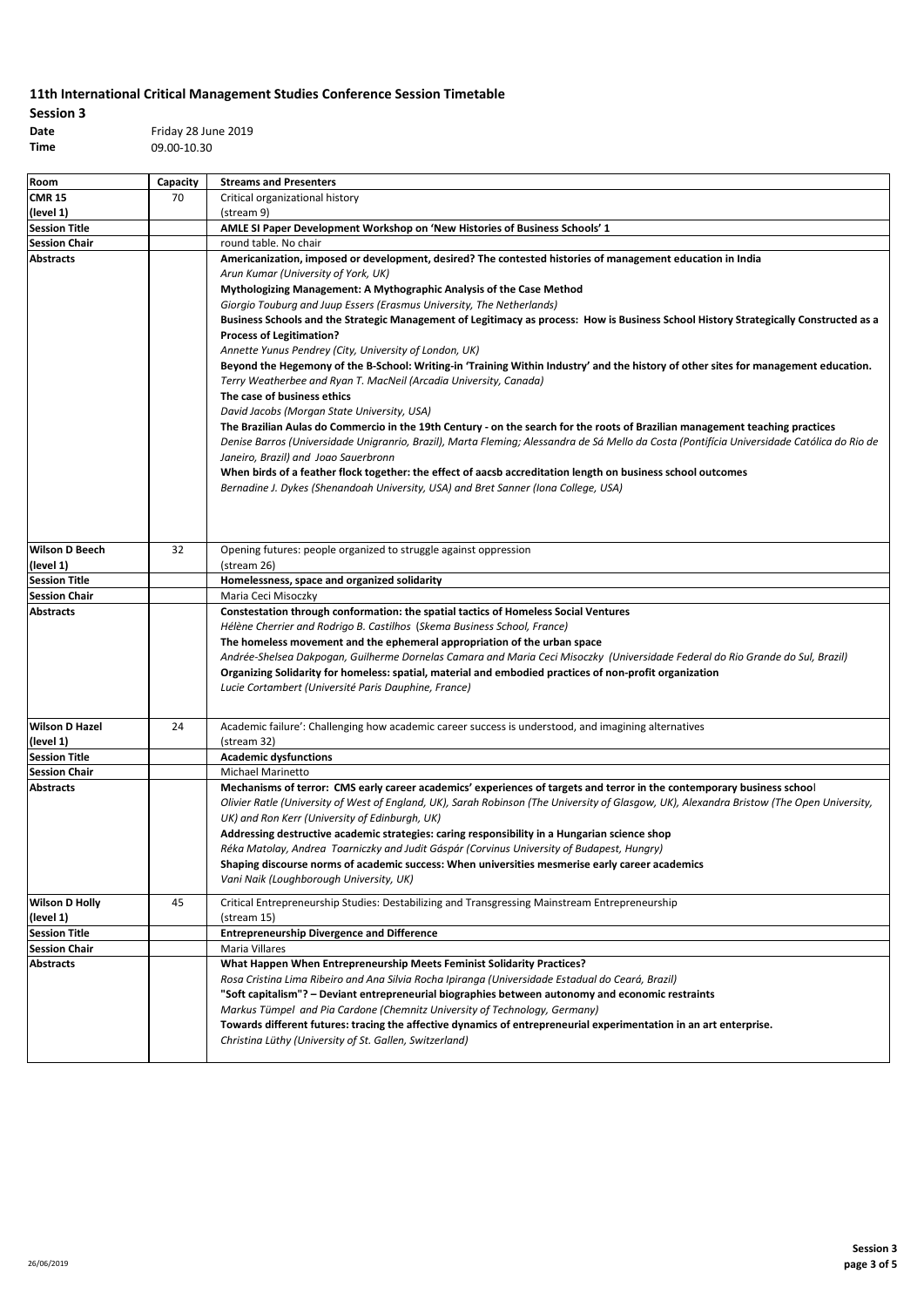| Session 3 |                     |
|-----------|---------------------|
| Date      | Friday 28 June 2019 |
| Time      | 09.00-10.30         |

| Room                                     | Capacity | <b>Streams and Presenters</b>                                                                                                                                                               |
|------------------------------------------|----------|---------------------------------------------------------------------------------------------------------------------------------------------------------------------------------------------|
| <b>Wilson D Hornbeam</b>                 | 34       | Problematising the Recolonization of Decolonial Scholar-Activism: Whiteness, Neoliberalization and the Threat of Co-optation within the                                                     |
| (level 1)                                |          | New Spirit of Liberal Openness                                                                                                                                                              |
|                                          |          | (stream 17)                                                                                                                                                                                 |
| <b>Session Title</b>                     |          | Decolonizing, Management and Organization Studies                                                                                                                                           |
| <b>Session Chair</b>                     |          | Helena Liu                                                                                                                                                                                  |
| <b>Abstracts</b>                         |          | Revisiting a critical decolonial initiative in international management: for Eduardo Ibarra-Colado                                                                                          |
|                                          |          | Alex Faria (FGV-EBAPE, Brazil), Ana Lucia Guedes (DAPP-FGV, Brazil) and Nidhi Srinivas (The New School, USA)                                                                                |
|                                          |          | God, Hybrids and the Muslim Shower: Towards a Crooked Queer Theory in Organization Studies                                                                                                  |
|                                          |          | Muhammad Azfar Nisar (Lahore University, Pakistan)                                                                                                                                          |
|                                          |          | Recoloniality-decoloniality dynamics in a Hybrid Alternative Development Management                                                                                                         |
|                                          |          | Diego Altieri and Alex Faria (FGV-EBAPE - Brazil)                                                                                                                                           |
|                                          |          |                                                                                                                                                                                             |
| <b>Wilson D Yew</b>                      | 24       | Doctoral Students and Early Career Researchers stream                                                                                                                                       |
| (level 1)                                |          | (stream 27)                                                                                                                                                                                 |
| <b>Session Title</b>                     |          | <b>Performances and Organisations</b>                                                                                                                                                       |
| <b>Session Chair</b>                     |          | Carlos Azevedo                                                                                                                                                                              |
| <b>Abstracts</b>                         |          | How do Followers Distance Themselves from Leaders?                                                                                                                                          |
|                                          |          | Diansha Wang (Lancaster University, UK)                                                                                                                                                     |
|                                          |          | Isolating and satisfying community grievances – A study of the workings of corporate hegemony in Patos-Marinza                                                                              |
|                                          |          | Sara Persson (Södertörn University, Sweden)                                                                                                                                                 |
|                                          |          | <b>Dramatic Persuasion in Theater-based Interventions</b>                                                                                                                                   |
|                                          |          | Sara Zaeemdar (Newcastle University, UK)                                                                                                                                                    |
| <b>Wilson A MR12</b>                     | 20       | Inclusions and exclusions in the digital world: meanings, challenges, opportunities                                                                                                         |
| (level 2)                                |          | (stream 18)                                                                                                                                                                                 |
| <b>Session Title</b>                     |          | <b>Structural In/Exclusion</b>                                                                                                                                                              |
| <b>Session Chair</b>                     |          | Cinzia Priola                                                                                                                                                                               |
| <b>Abstracts</b>                         |          | The Gendering Of and In Digitalisation                                                                                                                                                      |
|                                          |          | Elisabeth K. Kelan (The University of Essex, UK)                                                                                                                                            |
|                                          |          | Whitewashing and Wellbeing in Digital Entrepreneurship                                                                                                                                      |
|                                          |          | Adaku Jennifer Agwunobi (Loughborough University London, UK)                                                                                                                                |
|                                          |          | Let's talk about intermediaries on blockchain                                                                                                                                               |
|                                          |          | Patricia Kinast De Camillis, Jorge Renato de Souza Verschoore Filho and Rafael Dalla Rosa (Unisinos University, Brazil)                                                                     |
| MYB <sub>1</sub>                         | 36       | Creaturely Ethics, Poetics and Critical Animal Studies                                                                                                                                      |
| (ground floor)                           |          | (stream 16/36)                                                                                                                                                                              |
| <b>Session Title</b>                     |          | Vulnerabilities: Animal and Human subjects in fragile relations                                                                                                                             |
| <b>Session Chair</b>                     |          | Caroline Clarke                                                                                                                                                                             |
| <b>Abstracts</b>                         |          | Exploring 'Limits of Attention': The exclusion of nonhuman animals from sociology                                                                                                           |
|                                          |          | Alexandra Kimbo (The University of Essex, UK)                                                                                                                                               |
|                                          |          | Feasting on friends: Whales, puffins and tourism in Iceland                                                                                                                                 |
|                                          |          | Edward H. Huijbens (Wageningen University)                                                                                                                                                  |
|                                          |          | The dialectics of reindeer play – The display and disposability of human and non-human animals in a Finnish winter wonderland                                                               |
|                                          |          | José-Carlos García-Rosell (University of Lapland, Finland) and Philip Hancock (The University of Essex, UK)                                                                                 |
|                                          |          |                                                                                                                                                                                             |
| MYB <sub>2</sub>                         | 36       | Creaturely Ethics, Poetics and Critical Animal Studies                                                                                                                                      |
| (ground floor)                           |          | (stream 16/36)                                                                                                                                                                              |
| <b>Session Title</b>                     |          | Organised mastery: Animals in the intensive factory farming system                                                                                                                          |
| <b>Session Chair</b>                     |          | Charles Barthold                                                                                                                                                                            |
| <b>Abstracts</b>                         |          | Building the animal-machine: Exploring the intersection between health practices, technologies and markets                                                                                  |
|                                          |          | Camille Bellet (University of Liverpool, UK) and Barbara Ribeiro (The University of Manchester, UK)                                                                                         |
|                                          |          | Mastering Animal Bodies: Perspective as an Ordering Principle in Packinghouse Photographs                                                                                                   |
|                                          |          | Emily Kathryn Morgan (Iowa State University, USA)<br>Personhood and the animal readymade                                                                                                    |
|                                          |          | Arnaud Gerspacher (City College of the City University of New York)                                                                                                                         |
|                                          |          |                                                                                                                                                                                             |
| MYB <sub>3</sub>                         | 36       | Between subjugation and emancipation: Recognizing the power of recognition                                                                                                                  |
| (ground floor)                           |          | (stream 2)                                                                                                                                                                                  |
| <b>Session Title</b>                     |          | <b>Power and Recognition 3</b>                                                                                                                                                              |
| <b>Session Chair</b><br><b>Abstracts</b> |          | Ronald Hartz<br>Manoeuvring within and between visibility regimes: Ultra-orthodox women in-between subjugation and agency                                                                   |
|                                          |          | Varda Wasserman (The Open University of Israel) and Michal Frenkel (The Hebrew University, Israel)                                                                                          |
|                                          |          |                                                                                                                                                                                             |
|                                          |          | Learning to project employability: a critique of 'testing and helping' technologies in graduate recruitment processes<br>Karen Handley and Birgit den Outer (Oxford Brookes University, UK) |
|                                          |          | Recognition, dignity and the striving self: international student workers in Australia                                                                                                      |
|                                          |          | Hongbo Guo (University of Technology Sydney, Australia)                                                                                                                                     |
|                                          |          |                                                                                                                                                                                             |